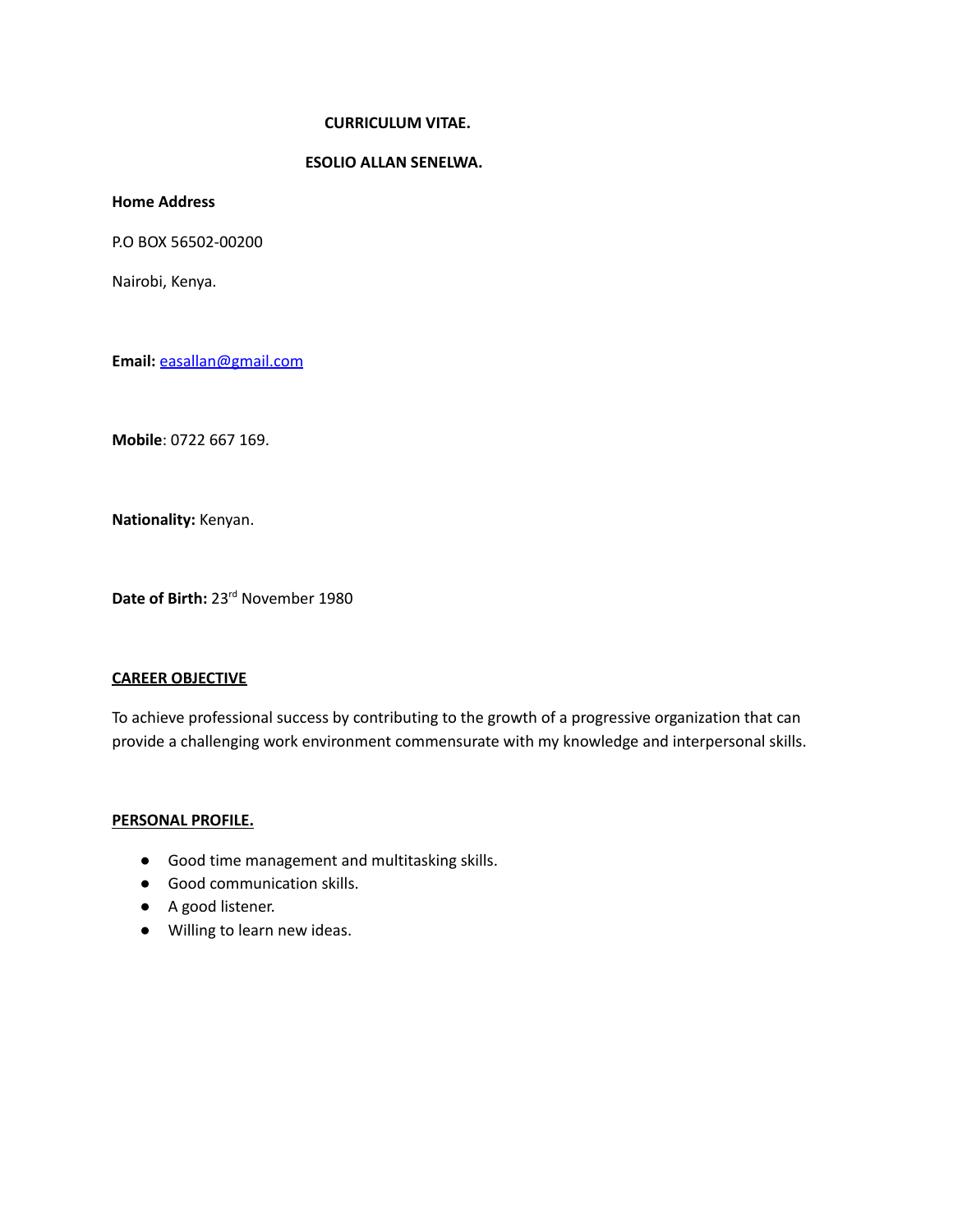## **EDUCATION**

## **2021-KENYA METHODIST UNIVERSITY**

#### **Bachelor of Business Administration –Procurement**

### **2008-2015: NAIROBI INSTITUTE OF BUSINESS STUDIES.**

#### **Advanced Diploma in Purchasing and Supply Management**

- **●** International Purchasing and Supply.
- **●** Logistics.
- **●** Operations Chain Management.
- **●** Purchasing Strategies.
- **●** Purchasing and Supply Law.

### **(PASS IN ALL SUBJECTS).**

### **2008-2015: NAIROBI INSTITUTE OF BUSINESS STUDIES.**

#### **Diploma in Purchasing and Supply Management.**

- Customer Service.
- Negotiation.
- Quantitative Methods for Managers.
- Stores Management and Stock Control.
- Supply Chain Management.

### (**PASS IN ALL SUBJECTS)**

### **1997-2000: BUGINA SECONDARY SCHOOL**

**●** O-Levels Grade C Plain

# **1988-1996: VOHOVOLE PRIMARY SCHOOL.**

**●** 8 YEARS Primary School education.

#### **WORK EXPERIENCE.**

# **2003 TO DATE: UNIVERSITY OF NAIROBI DENTAL SCHOOL.**

#### **2003-2009: Casual labourer.**

## **Duties.**

**●** Grounds work; cleaning, sweeping, trimming and lawning.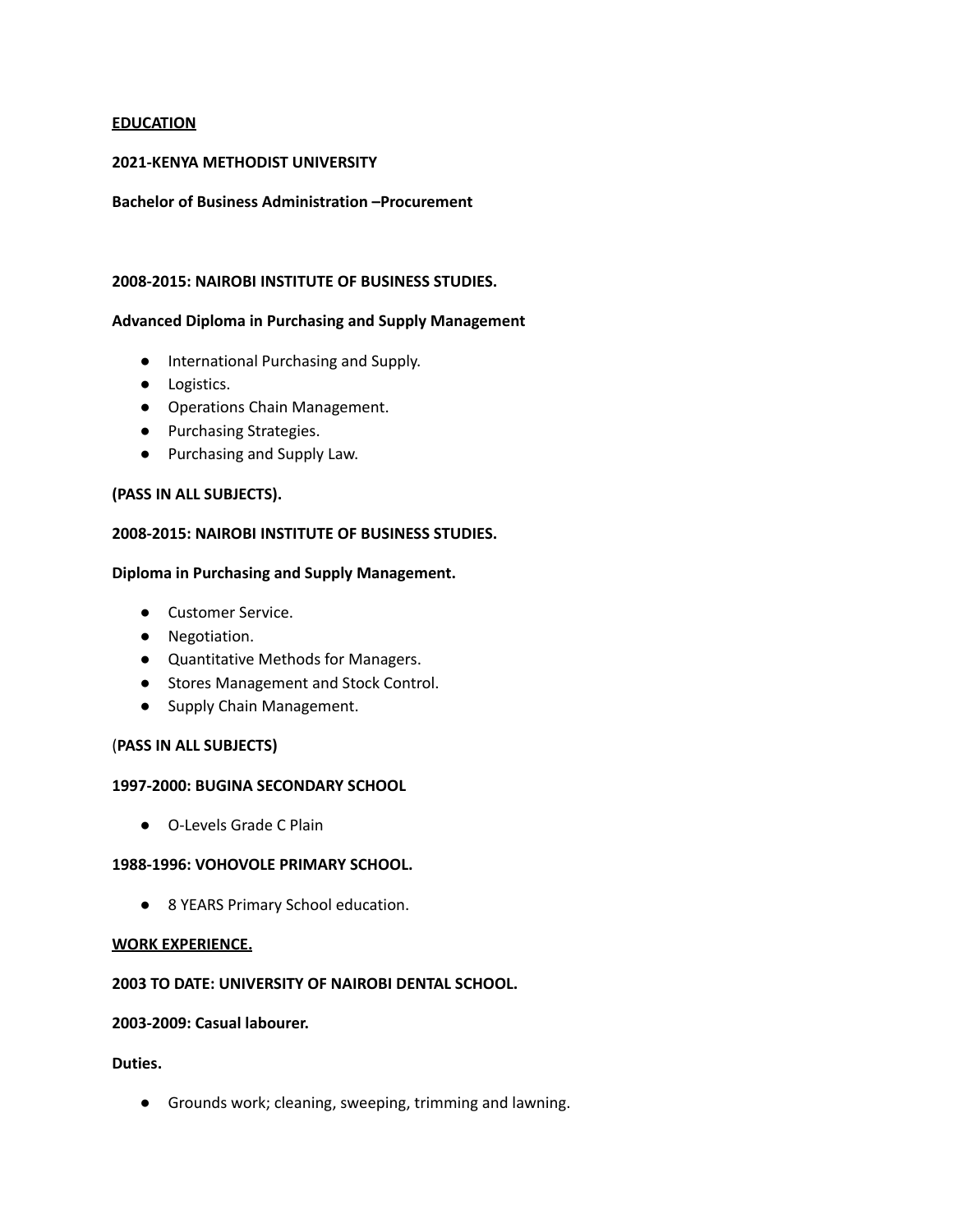- **●** Infection control through cleaning, dusting and fumigation.
- **●** Assist in filling and properly arranging and storing of files.
- **●** Assist in receiving and registering patients.
- **●** Assist in advising and directing patients to respective clinics for attention by the doctor.

# **2009 TO DATE: UNIVERSITY OF NAIROBI DENTAL PLAZA**

## **Messenger/ Cleaner.**

# **Duties**

- Infection prevention through cleaning and fumigation, waste management and disposal.
- Filing and records keeping- ensuring that records and files within my working station are properly recorded and well kept.
- Ensuring that files and records are properly secured under lock and key.
- Assisting the records clerk in arranging and filling records in the registry.
- Assist the receptionist in receiving patients, recording patients details and directing them to the relevant clinics for attention by the doctors/students.
- Assist in issuing and receiving patients files from students and doctors and recording them.

## **Acting Assistant Caretaker.**

## **Duties**

- **●** Assisting the caretaker in lock-up duties, and ensuring all keys to all the departments are well kept and secure.
- **●** Supervise and monitor cleaning and fumigation of the institution.
- **●** Managing the attendance of the cleaners and messengers.
- **●** Report damages, blockages and other maintenance issues to the maintenance office, and supervise their repairs.
- **●** Assisting the receptionist in receiving and registering patients, opening files for the patients and directing them to relevant clinics.
- **●** Assisting the receptionist in retrieval of patients files, and recording of the same.
- **●** Maintain the doctors diary, and booking of patients.

# **Acting Store keeper.**

- **●** In charge of the stores department.
- **●** Ensuring cleanliness of the store, arranging of materials and records in an orderly manner.
- **●** Manage and control the flow and use of materials.
- **●** Keeping and maintaining proper records of items/ materials received and issued (BIN CARD).
- **●** Assist and advise the unit manager in ordering of items/ materials and services.
- **●** Member of the Inspection and Acceptance committee.

### **ACTIVITIES AND INTEREST.**